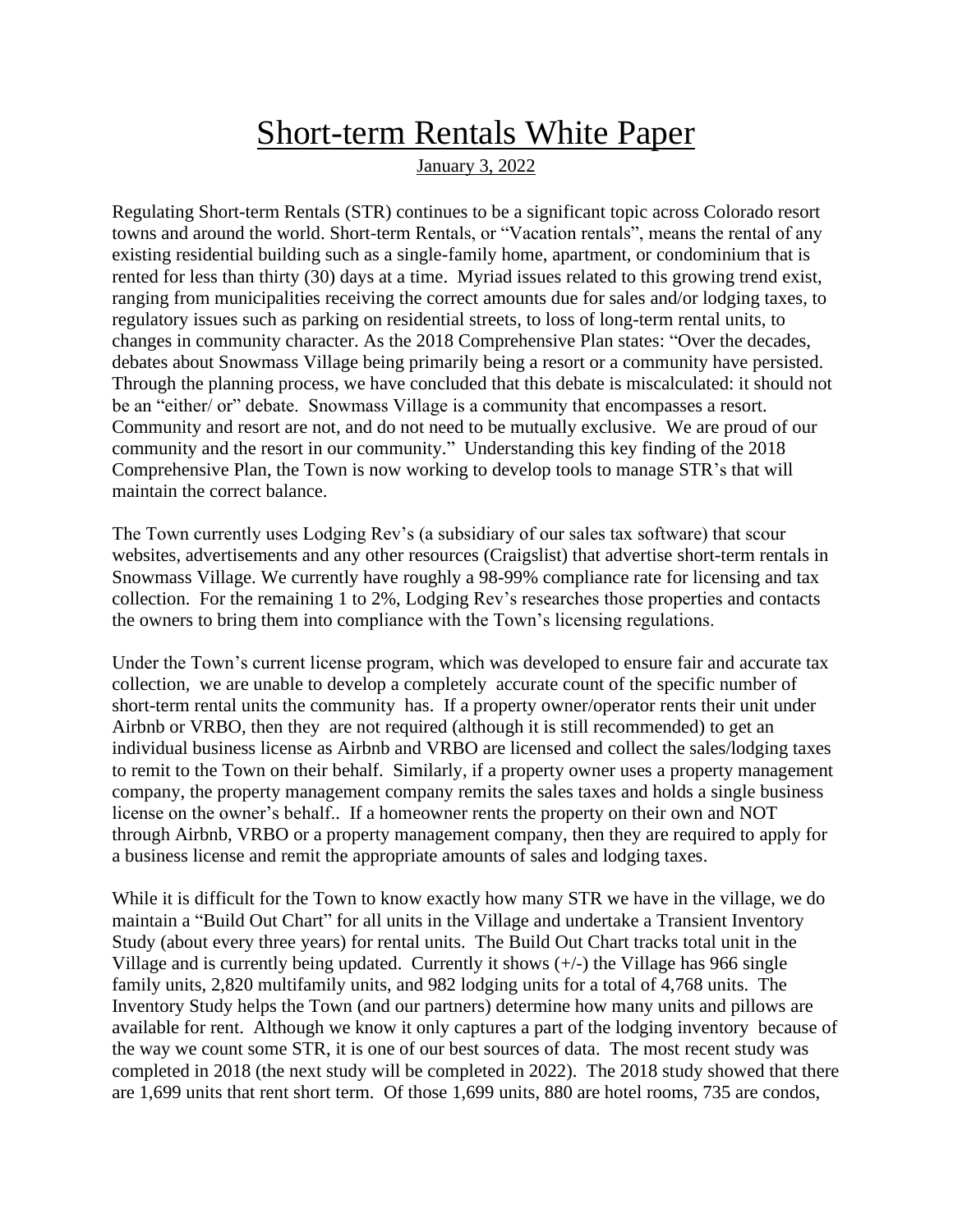and 84 are private homes. The discrepancy in hotel rooms between the Build out Chart and Inventory Study is (likely) due to how condo-hotels are currently classified, other changes such as the purchase of the Snowmass Inn and how employee units in hotels are counted.

Moving forward, if the Town would like to better understand the precise locations of STR units and get an accurate count, the Town should require each unit to be individually registered with the Town through our current permit system.

#### PROBLEM DEFINITION

Because Snowmass Village is different than other municipalities and has different experiences with STR units than other communities, it is important to first determine the objectives and/or outcomes that the Town is hoping to achieve with any new regulations or implementation of best practices regarding STRs. Once the problem has been defined and the objectives determined, then the Town can discuss specific best practices and what works best for our community. Of course, once the Town puts these new best practices into place, the Town will need to be committed to enforcing any new regulations that have been adopted. Enforcements may include increased resources including budget costs, staff time and administrative oversight. Whatever practices/regulations that are being considered, public outreach, input and education will be crucial in the success of the program.

Below, we have identified some of the objectives/outcomes that the Town may opt to achieve, followed by a list of 'other considerations', 'other regulations' some 'best practices' that are used by other entities. Once the Council defines the problem and sets the objectives, then staff will be better able to identify the 'best practices' to consider putting in place to achieve the Council's objectives/goals.

#### FIRST STEP: PROBLEM DEFINITION

Determine Objectives/Issues/What are we trying to solve?

*Do they include the following?*

- ❖ Ensure that residential neighborhoods aren't turned into tourist areas to the detriment of long-term residents
- ❖ Achieve an accurate count of the number of units and single-family homes that are short-term renting through licensing/registering or permitting each individual unit and requiring individual sales tax returns per unit for tracking purposes
- ❖ Ensure that the Town is receiving sales and lodging tax revenues on all short-term rentals
- ❖ Understand how STR have affected the affordability and availability of long term (employee oriented) leases
- ❖ Understand how STR have affected the affordability and availability of free market (employee oriented) housing
- ❖ Understand how STR have affected community character.
- ❖ Understand how STR have changed residential use to more of a commercial lodging use and by-passed mitigation requirements that would have otherwise been in place for lodging and other business uses
- ❖ Recognize that STR likely increase visitation to local businesses and increase sales tax revenues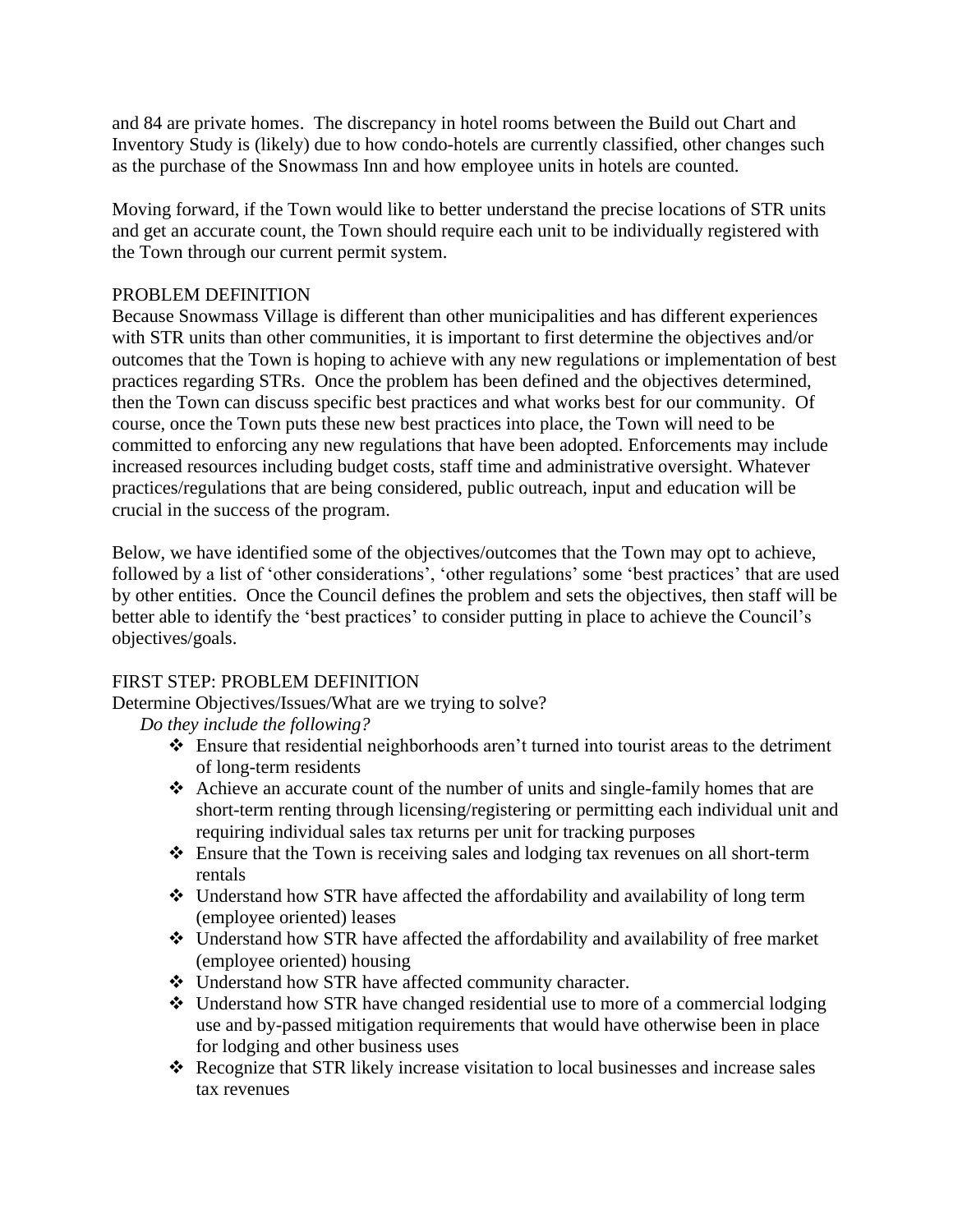- ❖ Ensure that homes are not turned into "party houses" or detriments to a neighborhood
- ❖ Minimize public safety risks including noise, trash, pets and parking problems
- ❖ Allow residents to 'occasionally' utilize their properties to generate extra income from short-term rentals
- ❖ Maximize the availability of affordable housing options by ensuring that no more viable long-term rental properties are converted into short-term rentals or that these properties otherwise remain available to the workforce.
- ❖ Ensure that local contact information is available for each short-term rental unit to address complaints/emergencies
- ❖ Decide whether 'people in units' vs. 'units sitting empty' add to the vitality of the Town
- ❖ Ensure through property inspections that units are safe to rent including emergency plans
- ❖ Ensure parking doesn't become an issue in neighborhoods or community parking lots (parking permit system for STR's?)
- ❖ Keep the regulations easy to abide by to increase compliance

### STEP TWO

Once the Goals and outcomes are agreed to, then consider possible regulations/methods/best practices to achieve goals, such as:

- ➢ Encourage/support state law changes to shift short-term rental properties from residential taxation to commercial taxation for property taxes.
- ➢ Consider changing TOSV tax structure to allow for dedicated marketing tax and lodging tax to be used to build additional workforce housing.
- ➢ Work with the Snowmass Home Owners Association to understand how their covenants govern STR and determine if additional regulations are necessary from the Town.
- $\triangleright$  Resident Only Regulations only allow owner occupied or fulltime residences to rent short-term, not part-time residences
- ➢ Allow for short-term rentals in only some areas of the community.
- ➢ Limit the amount of time a dwelling can be rented i.e. number of days per year, or specifiy months of the year which rentals are allowed.
- ➢ Establish zoning districts to determine where STR's would be allowed
- $\triangleright$  Establish quotas on the number of rental properties that can be available either within a neighborhood or community-wide (through licensing) through zones/blocks then develop a waiting list?
- ➢ Implement incentives to encourage long-term rentals vs. short-term rentals, for work force housing i.e. cash incentives for long-term leases, or possibly the housing department to manage their leases.
- $\triangleright$  Conduct physical inspections of any rental unit
- ➢ Require a local contact person who can respond to complaints and inquiries in real time
- $\triangleright$  Allow employee housing units (rental or owned) to rent rooms to other/additional employees.

#### STEP THREE:

What Best Practices should be put in place to obtain Town objectives?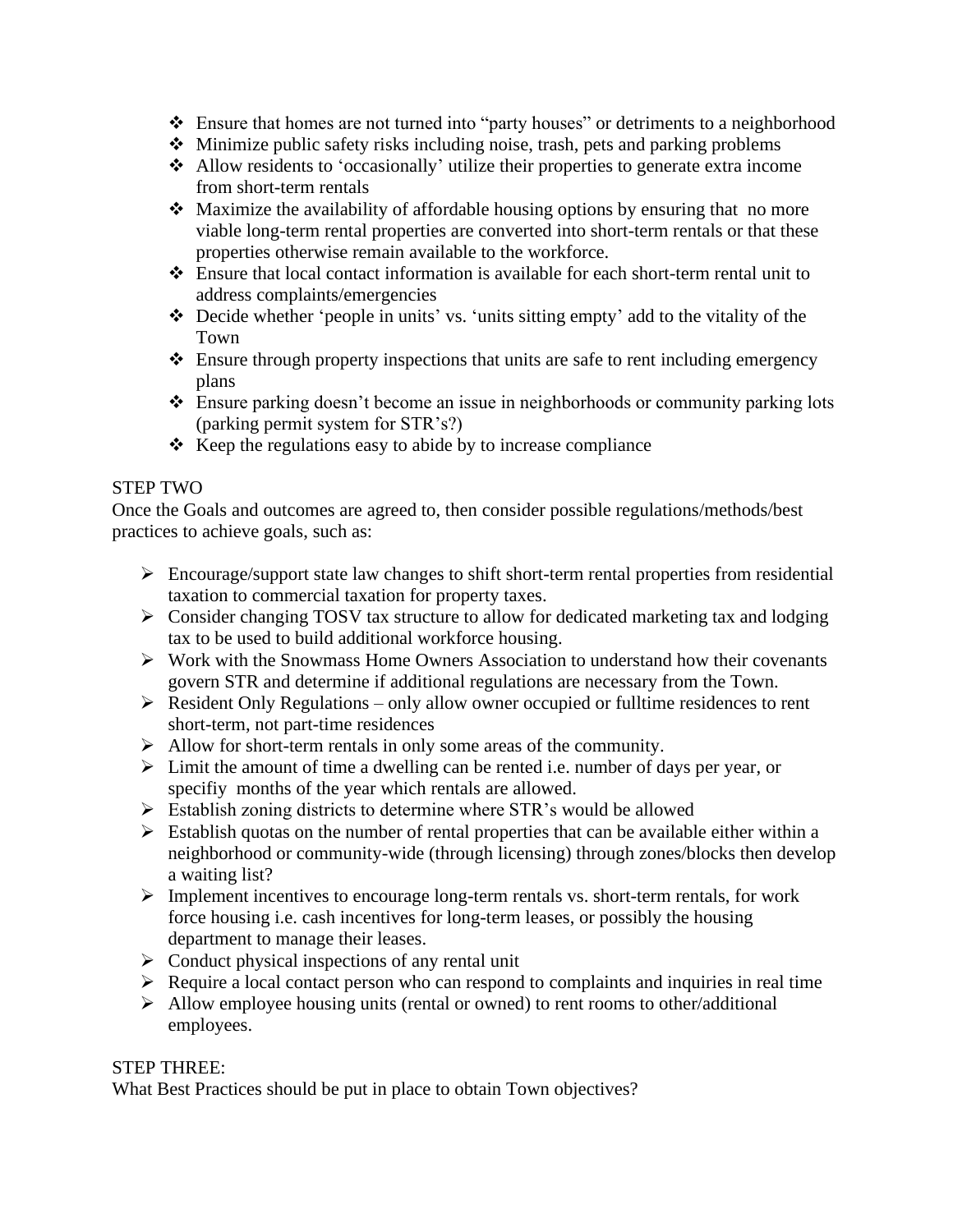- 1) Business License Regulations requiring all properties to have an individual business license
	- a. Is there any other information that the Town wants to collect i.e. number of beds? Number of pillows? Occupancy limits?
- 2) Create an additional License Fee for Short-Term Rentals. Fee could be used to mitigate impacts of STR. Consider:
	- a. Align the fee with the impact on the community: the more bedrooms, the more potential guests taxing the resources such as parking, trash and complaints
	- b. Provides a mechanism for better tracking of inventory within the Town for marketing and community planning…
- 3) Require information for Public Safety and Decision-making:
	- a. Emergency Contact Information license should have a validated local contact for each rental application so that public safety responders can reach someone in the area in case of an emergency.
- 4) Develop Complaint Process:
	- a. Allow for phone or online submission of STR complaint
	- b. Determine process for emergency complaints vs. non-compliant type of complaints (i.e. parking issues)
	- c. Develop variable (ascending) fines based on the numbers of complaints an individual STR or company has in order to determine serial violators
	- d. Determine when an STR license may get revoked based on the severity of the violation or the number of violations.
- 5) Increase the Quantity of Available Workforce Housing
	- a. Create Additional Funding Mechanisms for Additional Workforce Housing: Consider going to the voters in November of 2022 to increase the allowed uses of the existing Lodging Tax and Marketing Sales Tax to allow those revenues to be used to construct more workforce housing.
	- b. Implement programs to encourage, and potentially subsidize, people to rent their additional rooms to workforce housing.
- 6) Determine how STR affect community and/or neighborhood character.
- 7) Work to have residential STR properties, that essentially act more as commercial properties, mitigate their impacts in the same manner as traditional commercial properties.
	- a. Work to change state-law on how these properties are taxed
	- b. As part of increased permitting requirements, adopt appropriate mitigation fees (housing, transportation) to be paid. These proceeds could be earmarked for workforce housing.